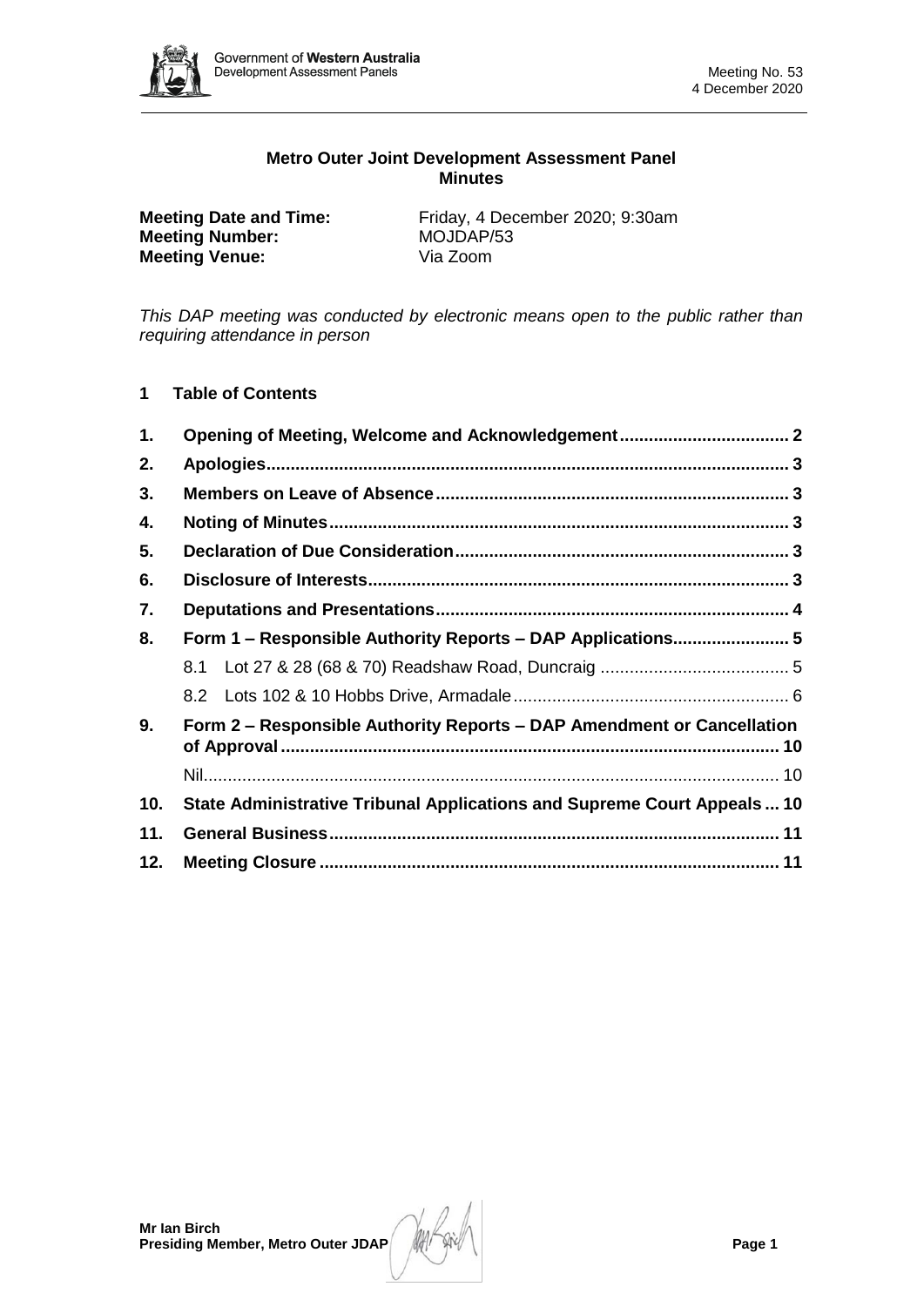

# **Attendance**

# **DAP Members**

Mr Ian Birch (Presiding Member) Ms Sheryl Chaffer (Deputy Presiding Member) Mr Jason Hick (Third Specialist Member)

*Item 8.1* Cr Philippa Taylor (Local Government Member, City of Joondalup) Cr Suzanne Thompson (Local Government Member, City of Joondalup)

*Item 8.2* Cr Jeff Munn (Local Government Member, City of Armadale) Mayor Ruth Butterfield (Local Government Member, City of Armadale)

# **Officers in attendance**

*Item 8.1* Ms Dale Page (City of Joondalup) Mr Jonathan Creedon (City of Joondalup) Mr Jeremy Thompson (City of Joondalup)

*Item 8.2* Mr Christopher Valentine (City of Armadale)

# **Minute Secretary**

Ms Megan Ventris (DAP Secretariat) Ms Adele McMahon (DAP Secretariat)

# **Applicants and Submitters**

*Item 8.1* Ms Kate Byrne Ms Zana Sheary (Paperbark Technologies) Mr Finn Smith (Planning Solutions) Mr Alessandro Stragno (Planning Solutions) Mr Josh Racovelli (Goldsworthy Property)

*Item 8.2* Mr Steve Robertson (Activate Projects) Mr Adam Hicks (Total Project Management (WA)) Mr Sheldon Day (Total Project Management (WA)) Mr Ron Edenburg (Peter Hunt Architects) Ms Meg Chute (Peter Hunt Architects) Mr Andrew Baranowski (PlanE)

# **Members of the Public / Media**

There were 6 members of the public in attendance.

# <span id="page-1-0"></span>**1. Opening of Meeting, Welcome and Acknowledgement**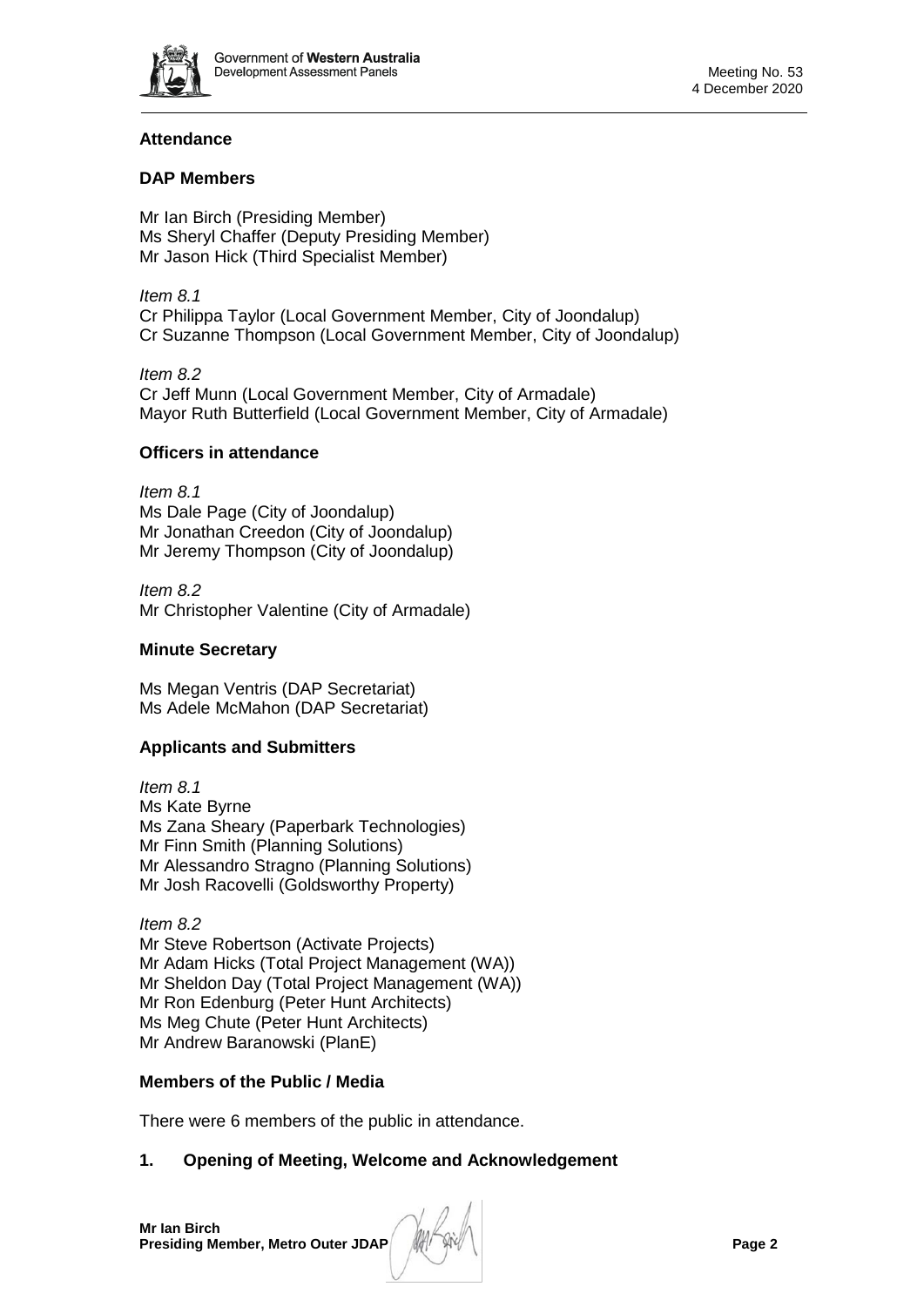

The Presiding Member declared the meeting open at 9:36 on 4 December 2020 and acknowledged the traditional owners and paid respect to Elders past and present of the land on which the meeting was being held.

The Presiding Member announced the meeting would be run in accordance with the DAP Standing Orders 2020 under the *Planning and Development (Development Assessment Panels) Regulations 2011.*

# **1.1 Announcements by Presiding Member**

The Presiding Member advised that in accordance with Section 5.16 of the DAP Standing Orders 2020 which states *'A person must not use any electronic, visual or audio recording device or instrument to record the proceedings of the DAP meeting unless the Presiding Member has given permission to do so.',* the meeting would not be recorded.

This meeting was convened via electronic means. Members were reminded to announce their name and title prior to speaking.

# <span id="page-2-0"></span>**2. Apologies**

Cr Caroline Wielinga (Local Government Member, City of Armadale)

## <span id="page-2-1"></span>**3. Members on Leave of Absence**

Nil

### <span id="page-2-2"></span>**4. Noting of Minutes**

DAP members noted that signed minutes of previous meetings are available on the [DAP website.](https://www.dplh.wa.gov.au/about/development-assessment-panels/daps-agendas-and-minutes)

### <span id="page-2-3"></span>**5. Declaration of Due Consideration**

The Presiding Member noted that an addendum to the agenda was published to include details of a DAP direction for further information and responsible authority response in relation to Item 8.1, received on 2 December 2020 and 3 December 2020.

All members declared that they had duly considered the documents.

# <span id="page-2-4"></span>**6. Disclosure of Interests**

Nil.

# **PROCEDURAL MOTION**

**Moved by:** Ms Sheryl Chaffer **Seconded by:** Mr Jason Hick

That the application at Item 8.2 be heard prior to the application at Item 8.1.

# **The Procedural Motion was put and CARRIED (3/2).**

For: Mr Ian Birch

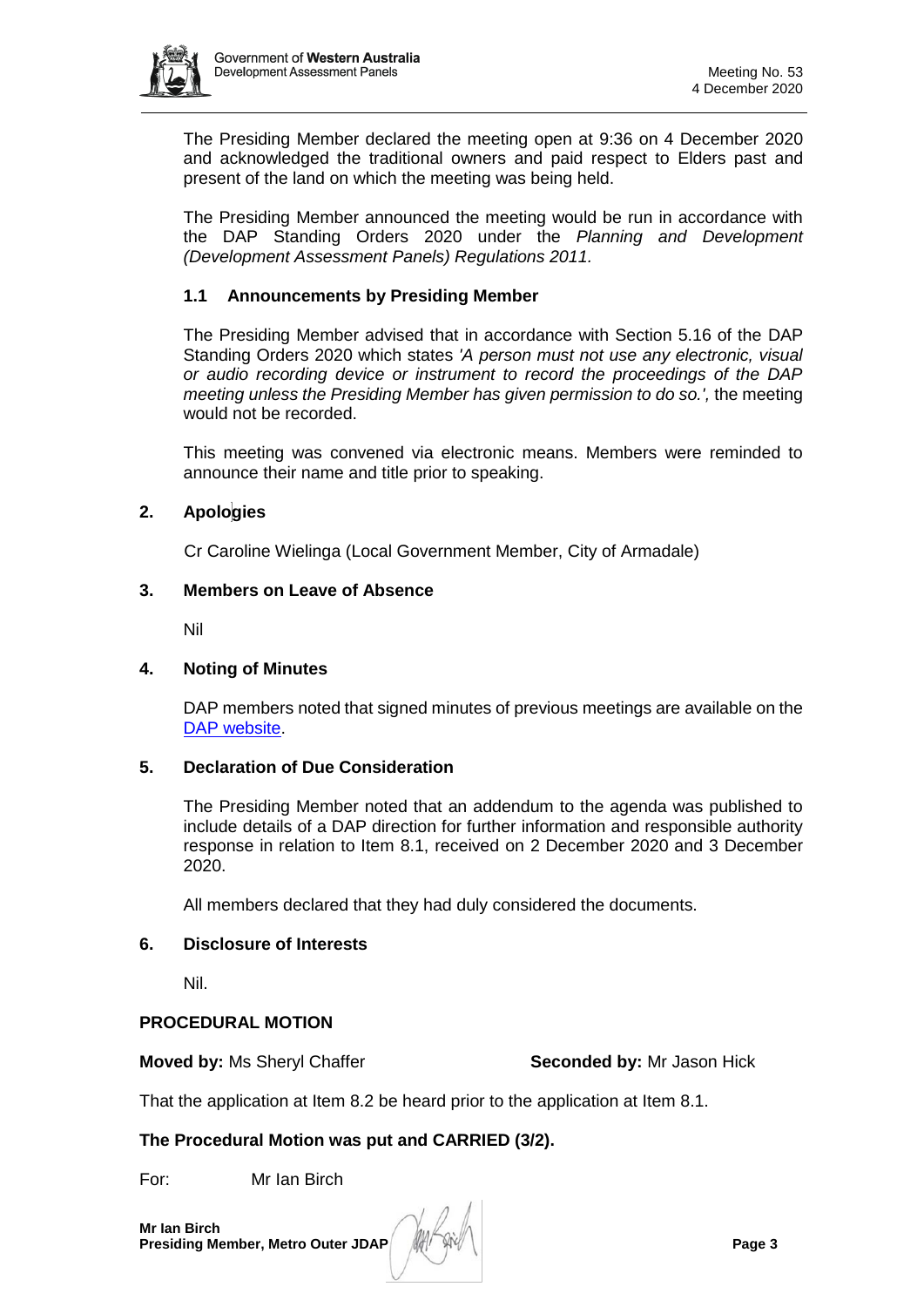

Ms Sheryl Chaffer Mr Jason Hick

Against: Cr Suzanne Thompson Cr Philippa Taylor

**REASON:** The panel felt that item 8.2 was a more straightforward application than 8.1 and felt it was appropriate to change the order of the meeting.

*Cr Suzanne Thompson and Cr Philippa Taylor left the meeting at 9:38am. Cr Jeff Munn and Mayor Ruth Butterfield joined the meeting at 9:38am.*

# <span id="page-3-0"></span>**7. Deputations and Presentations**

- **7.1** Mr Steve Robertson (Activate Projects) addressed the DAP in support of the recommendation for the application at Item 8.2 and responded to questions from the panel.
- **7.2** The City of Armadale Officers addressed the DAP in relation to the application at Item 8.2 and responded to questions from the panel.

## *The presentations at Item 7.1 – 7.2 were heard prior to the application at Item 8.2.*

- **7.3** Ms Kate Byrne addressed the DAP in support of the recommendation for the application at Item 8.1 and responded to questions from the panel.
- **7.4** Ms Zana Sheary (Paperbark Technologies) addressed the DAP against the recommendation for the application at Item 8.1 and responded to questions from the panel.
- **7.5** Mr Alessandro Stagno (Planning Solutions) addressed the DAP against the recommendation for the application at Item 8.1 and responded to questions from the panel.
- **7.6** Mr Josh Racovelli (Goldsworthy Property) responded to questions from the panel in regards to the application at 8.1.
- **7.7** The City of Joondalup Officers addressed the DAP in relation to the application at Item 8.1 and responded to questions from the panel.

<span id="page-3-1"></span>*The presentations at Items 7.3 - 7.7 were heard prior to the application at Item 8.1.*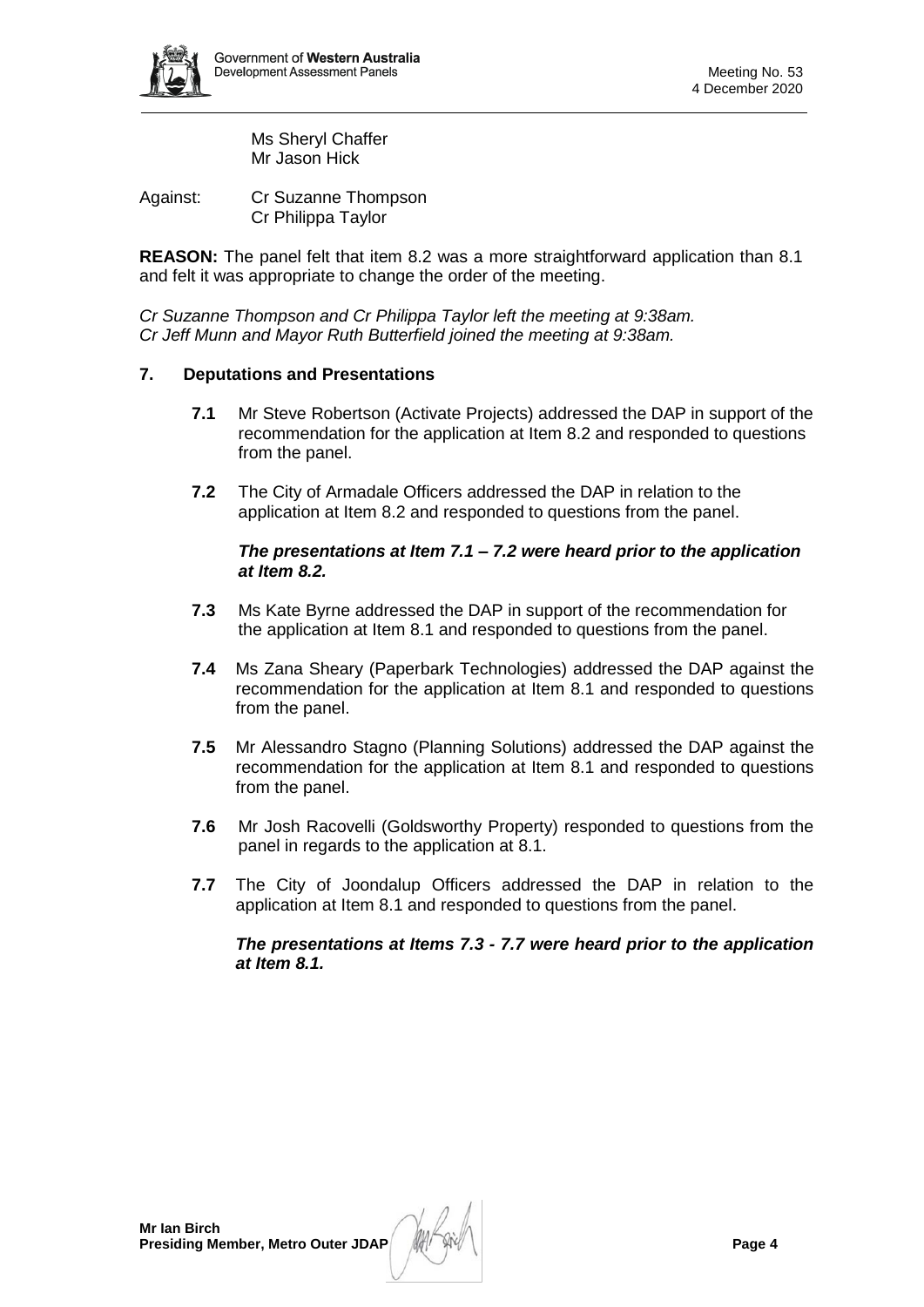

## **8. Form 1 – Responsible Authority Reports – DAP Application**s

### <span id="page-4-0"></span>**8.1 Lot 27 & 28 (68 & 70) Readshaw Road, Duncraig**

| <b>Child Care Premises</b>                     |
|------------------------------------------------|
| <b>Planning Solutions</b>                      |
| Lot 27: Mr G Fitzgerald & Mrs A M E Fitzgerald |
| Lot 28: Mrs J MacDonald                        |
| City of Joondalup                              |
| DAP/20/01852                                   |
|                                                |

## **REPORT RECOMMENDATION**

**Moved by:** Cr Suzanne Thompson **Seconded by:** Ms Sheryl Chaffer

That the Metro Outer JDAP resolves to:

1. **Refuse** DAP Application reference DAP/20/01852 and accompanying plans (dated 21 October 2020) in accordance with Clause 68 of Schedule 2 (Deemed Provisions) of the *Planning and Development (Local Planning Schemes) Regulations 2015*, and the provisions of the City of Joondalup Local Planning Scheme No. 3, for the following reasons:

### **Reasons:**

- 1. The proposed development does not satisfy the matters to be considered under clause 67(g), Schedule 2, Part 9 of the *Planning and Development (Local Planning Schemes) Regulations 2015.* Specifically, the development does not comply with the City's *Child Care Premises Local Policy* as the proposed development is not located adjacent to non-residential uses and will have an undue impact on residential amenity.
- 2. The proposed development does not satisfy the matters to be considered under clause 67(m), Schedule 2, Part 9 of the *Planning and Development (Local Planning Schemes) Regulations 2015* as the scale of the development is not compatible with the adjoining residential land.
- 3. The proposed development does not satisfy the matters to be considered under clause 67(p), Schedule 2, Part 9 of the *Planning and Development (Local Planning Schemes) Regulations 2015.* Specifically, inadequate provision has been made for the landscaping on the site and for the protection of trees on the land should be preserved.
- 4. The proposed development does not satisfy the matters to be considered under clause 67(zc), Schedule 2, Part 9 of the *Planning and Development (Local Planning Schemes) Regulations 2015* as the proposed development does not adequately consider the advice of the Joondalup Design Reference Panel in relation to height, bulk, scale, orientation, appearance and landscaping of the development.

*The mover, with the agreement of the seconder, withdrew the report recommendation motion.*

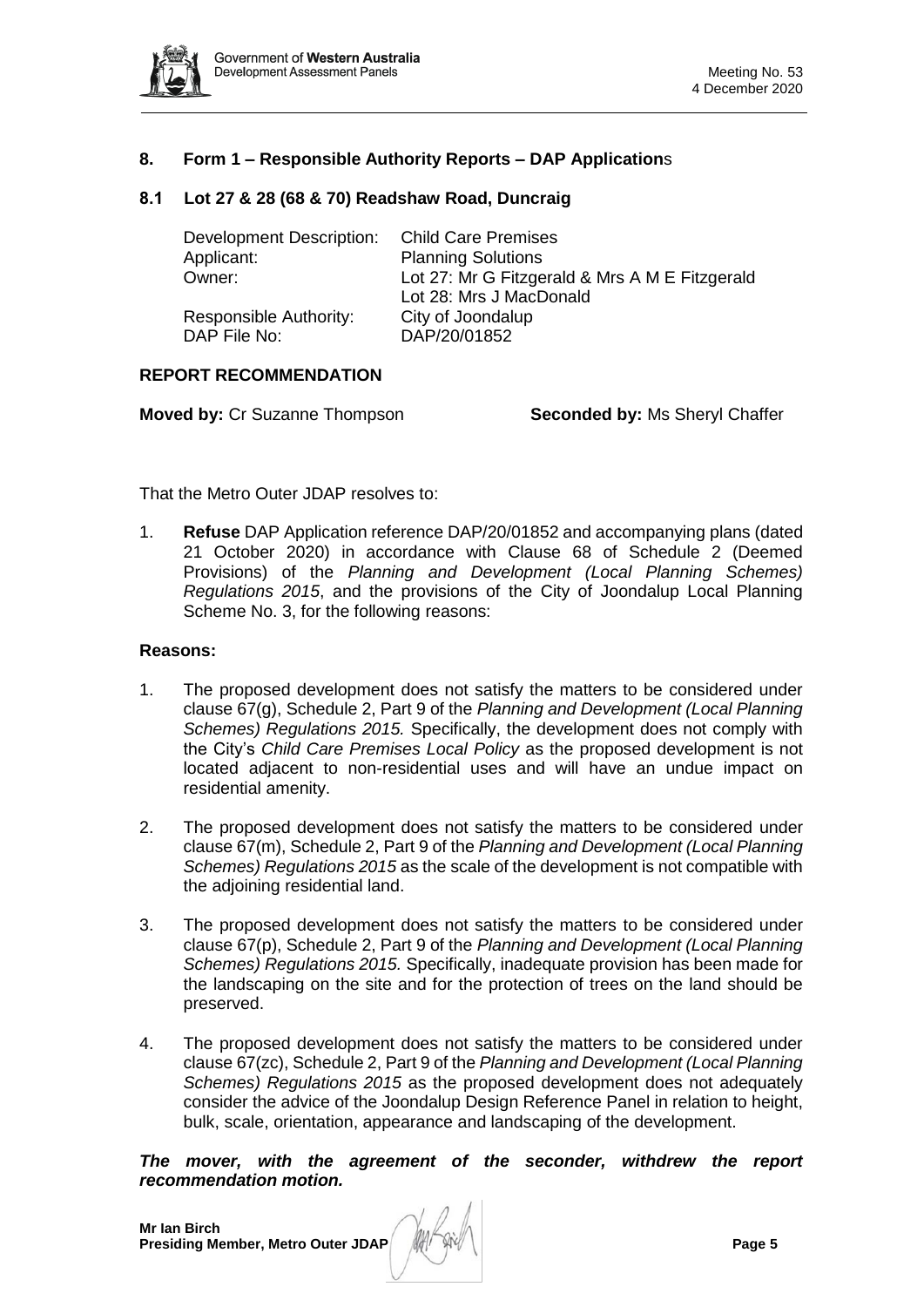

# **PROCEDURAL MOTION**

**Moved by:** Cr Philippa Taylor **Seconded by:** Mr Jason Hick

That the consideration of DAP Application DAP/20/01852 be deferred until no later than 26 February 2021, in accordance with section 5.10.1a of the DAP Standing Orders 2020, for the following reasons:

- 1. To enable the applicant to submit revised plans that;
	- a) Adequately address the advice and recommendations of the Joondalup Design Reference Panel in relation to height, bulk, scale, orientation, appearance and landscaping of the development;
	- b) Enhance the compatibility of the development with the residential streetscape by reviewing the overall architectural response to the development and providing a more cohesive appearance to the building and roofline; and
	- c) Enhance the amenity of the streetscape by reviewing the landscaping response to the development where visible from the street, including considering retention of the large Eucalyptus tree along the corner truncation lot boundary.
- 2. To enable the responsible authority's design reference panel to review design changes.
- 3. To enable the responsible authority to prepare a revised RAR following receipt and assessment of the submitted revised plans referred to above.

# **The Procedural Motion was put and CARRIED UNANIMOUSLY.**

**REASON:** To enable the applicant to prepare and submit revised plans that address the design and amenity issues identified in the RAR and the above Procedural Motion.

# **8.2 Lots 102 & 10 Hobbs Drive, Armadale**

<span id="page-5-0"></span>

| Development Description: | Dale Cottages proposed multiple dwellings (Aged |
|--------------------------|-------------------------------------------------|
|                          | Care Complex)                                   |
| Applicant:               | <b>Activate Projects</b>                        |
| Owner:                   | Dale Cottages Inc.                              |
| Responsible Authority:   | City of Armadale                                |
| DAP File No:             | DAP/20/01858                                    |

### **REPORT RECOMMENDATION**

**Moved by:** Cr Jeff Munn **Seconded by:** Mayor Ruth Butterfield

*With the approval of the Mover and Seconder, the following amendments were made:*

That condition 7 be amended to read as follows:

*Prior to occupation, to meet vehicle manoeuvring space requirements the developer/owner shall, to the specifications and satisfaction of the City:*

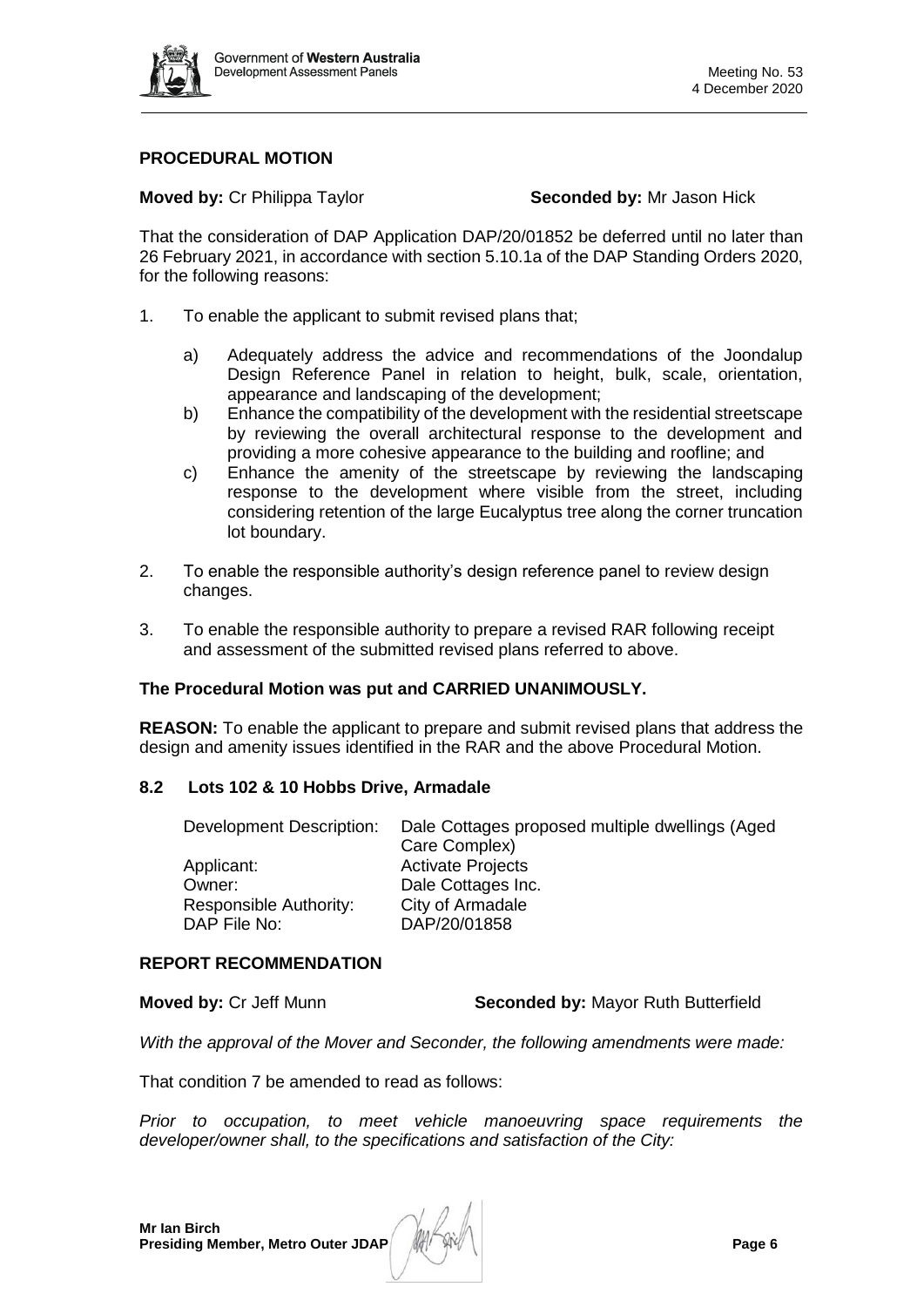

- *a) Construct/seal all such areas, including drainage and kerbing/marking where necessary, in accordance with the approved site plan;*
- *b) Relocate/remove any services/infrastructure as necessary;*
- *c) Remove any existing crossover(s) and reinstate all kerbing/footpaths/verge areas;*
- *d) Utilise brick paving or other high quality finish including black asphalt. An Uuntreated concrete and black asphalt finishes are is not permitted;*
- *e) Mark all parking bays; and,*
- *f) Continuously maintain all such areas thereafter.*

**REASON:** In accordance with the applicants request to amend Condition 7d to include black asphalt. The City officers also agreed to the applicant's request.

That the Metro Outer JDAP resolves to:

**Approve** DAP Application reference DAP/20/01858 and accompanying plans in accordance with Clause 68 of Schedule 2 (Deemed Provisions) of the *Planning and Development (Local Planning Schemes) Regulations 2015* and the provisions the City of Armadale Town Planning Scheme No. 4,

# **Conditions**

- 1. Pursuant to clause 26 of the Metropolitan Region Scheme, this approval is deemed to be an approval under clause 24(1) of the Metropolitan Region Scheme.
- 2. This decision constitutes planning approval only and is valid for a period of 2 years from the date of approval. If the subject development is not substantially commenced within the specified period, the approval shall lapse and be of no further effect.
- 3. Prior to issue of a Building Permit, an acoustic assessment in accordance with *SPP 5.4 – Road and Rail Transport Noise and Freight Considerations in Land Use Planning* shall be prepared and any noise mitigation measures recommended shall be incorporated into the building design at the Building Permit application stage.
- 4. External colours and material shall be in accordance with the approved development application unless otherwise agreed by the City and maintained to the satisfaction of the City.
- 5. Prior to occupation, a finalised landscape plan shall be submitted to and approved by the City. The landscape plan shall include:
	- a) Plant species (predominantly West Australian natives);
	- b) Numbers, location, container size;
	- c) Method of irrigation of the landscaped areas;
	- d) Landscaping and treatment of adjoining verge areas and streetscapes;
	- e) Any landscaping undertaken shall comply with the approved Landscape Plan
- 6. Prior to issue of a Building Permit, to meet drainage requirements the developer/owner shall, to the specifications and satisfaction of the City:
	- a) Submit a stormwater management plan incorporating water sensitive design principles for approval and implement the approved plan thereafter;
	- b) Show any drainage easements as may be required on the Certificate of Title in favour of the City;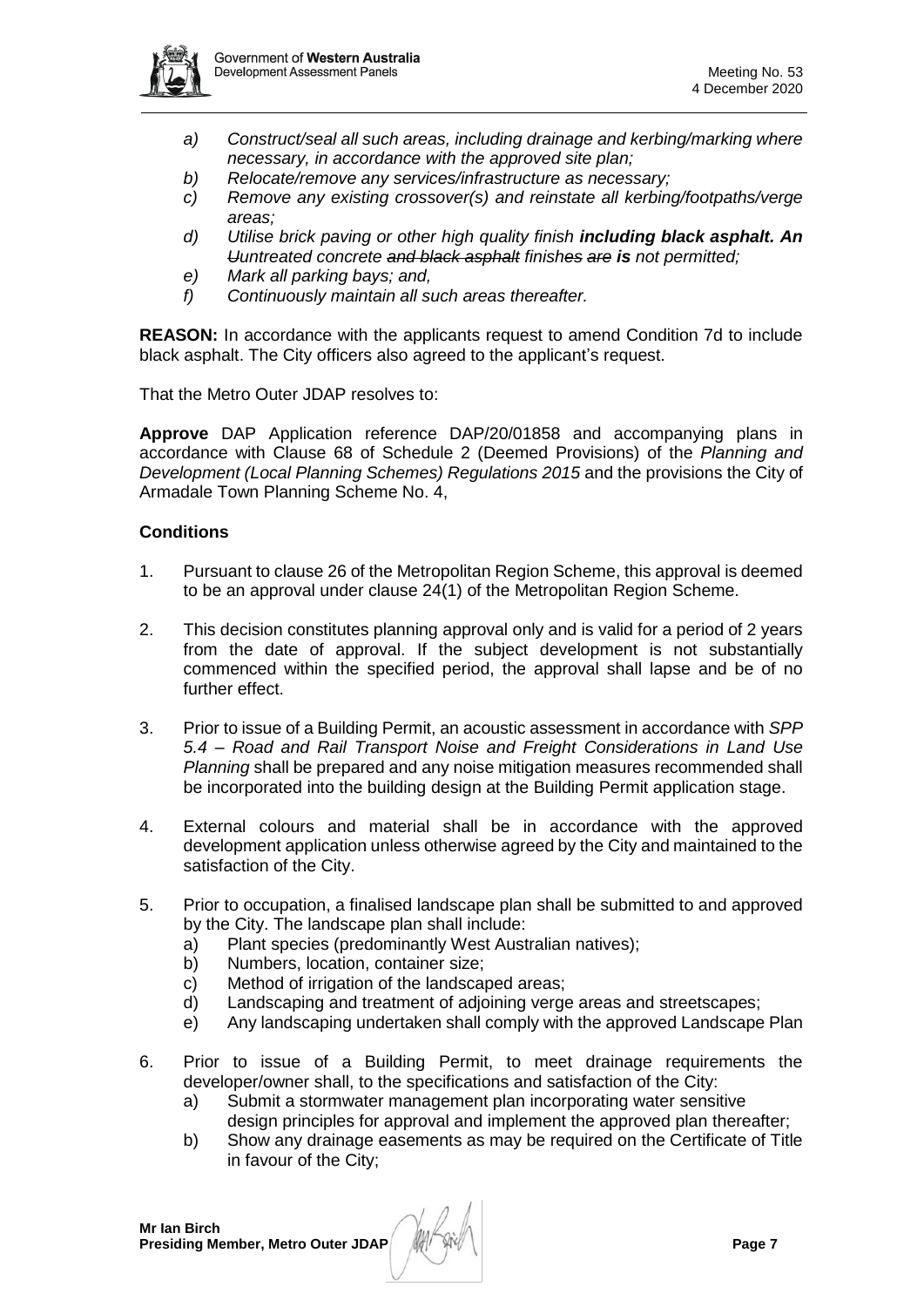

- c) Relocate, remove or upgrade any drainage infrastructure on the lot or within the adjoining road reserve that is impacted by the proposed development; and
- d) Pay a drainage levy in accordance with Clause 2.1 of Schedule 9A (Development Contribution Plan No.2) in Town Planning Scheme No.4.
- 7. Prior to occupation, to meet vehicle manoeuvring space requirements the developer/owner shall, to the specifications and satisfaction of the City:
	- a) Construct/seal all such areas, including drainage and kerbing/marking where necessary, in accordance with the approved site plan;
	- b) Relocate/remove any services/infrastructure as necessary;
	- c) Remove any existing crossover(s) and reinstate all kerbing/footpaths/verge areas;
	- d) Utilise brick paving or other high quality finish including black asphalt. An untreated concrete finish is not permitted;
	- e) Mark all parking bays; and,
	- f) Continuously maintain all such areas thereafter.
- 8. A minimum of ten (10) 'End of trip bicycle facilities' shall be provided prior to occupation of the development in a location agreed to by the City and continuously maintained thereafter.
- 9. Prior to the commencement of any site works, a dust management plan shall be prepared in accordance with Clause 43 of the City's *Environment, Animals and Nuisance Local Laws 2002,* submitted to the City's Health Department and approved by the City. The approved plan shall be implemented and all work shall be carried out in accordance with the approved plan thereafter.
- 10. Prior to issue of a Building Permit a Lighting Plan showing lighting to pathways, car parking and communal areas shall be submitted to and approved by the City. All lighting shall be installed and operated as per approved plan prior to occupancy of the development.
- 11. Prior to issue of a Building Permit, a Waste Management Plan shall be submitted to and approved by the City prior to commencement of site works. Waste collection shall be carried out in accordance with the approved plan thereafter.
- 12. Office uses shall be incidental and for use by Dale Cottages and facility staff only.
- 13. The hairdressing salon shall be incidental and for use by Estate residents only.
- 14. The cafe shall be incidental and for use by Estate residents and guests only.
- 15. A Construction Management Plan is to be prepared and implemented by the Applicant and submitted to the City for approval at least 30 days prior to the commencement of works. The Construction Management Plan shall detail how the construction of the development will be managed including the following:
	- a) Public safety and site security;
	- b) Hours of operation;
	- c) Noise and vibration controls;
	- d) Stormwater, groundwater and sediment control;
	- e) Dust control;
	- f) Waste and material disposal;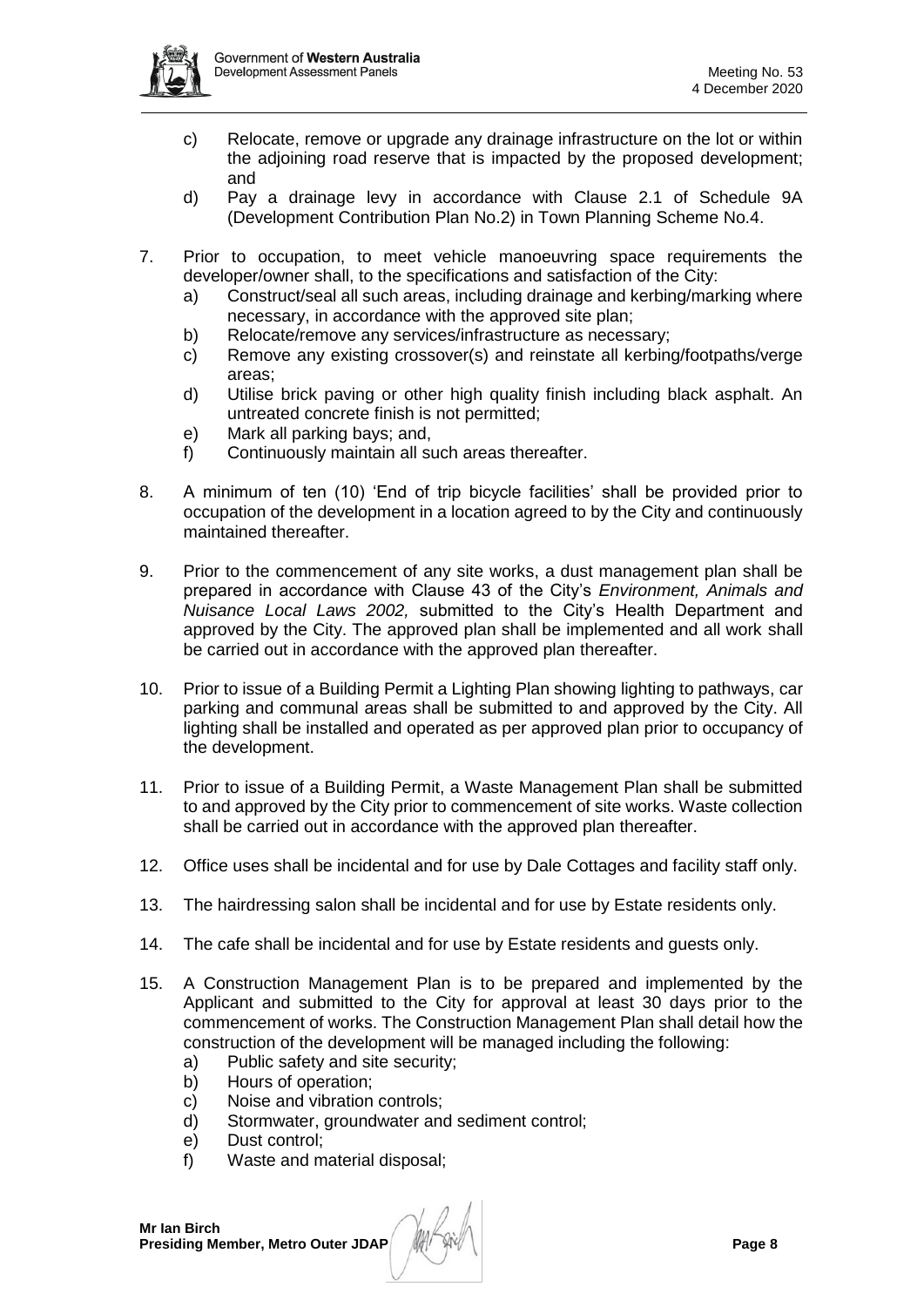

- g) Traffic management plans for the various phases of the construction including any proposed road closures;
- h) Parking arrangements for contractors and sub-contractors;
- i) On-site delivery times and access arrangements;
- j) The storage of materials and equipment on site (no storage of materials on the verge will be permitted); and
- k) Any other matters likely to impact upon the surrounding properties or road reserve.
- 16. In accordance with the requirements of Local Planning Policy PLN 3.12 Percent for Public Art, prior to the occupancy of the development, the applicant and/or landowner is to either:
	- a) make a monetary contribution to the City of Armadale Public Art Reserve Account equal to one per cent (1%) of the estimated total development cost; or,
	- b) install public art work on site to the value of one per cent (1%) of the total development cost and continuously maintain the public art work thereafter.

### **Advice Notes**

- A. With regard to the condition requiring a Landscape Plan, please refer to the City's Landscaping Guidelines – (Screening and/or Grouped Dwellings), Landscaping Guidelines – Plants to Avoid, the City's Urban Forestry Strategy and Landscape Factsheet - Trees for Confined Spaces to assist you to formulate a satisfactory landscaping proposal. Copies of these documents are available on the City's website at: [www.armadale.wa.gov.au/planninginformation-sheet-forms-fees](http://www.armadale.wa.gov.au/planninginformation-sheet-forms-fees)
- B. Development is to comply with the *Health (Public Buildings) Regulations 1992*.
- C. Development to comply with the *Environmental Protection (Noise) Regulations 1997*.
- D. With regard to part c) of the drainage Condition, the City advises that there are drainage pipes on this lot. Please liaise with the City's Technical Services before undertaking any works on site or lodging a Building Permit.
- E. With regard to part d) of the drainage Condition, the City advises that the current contribution rate at the date of this approval is \$2.94 per m² (no GST). Please liaise with the City's Subdivisions team regarding payment.
- F. Units built before 1990 may contain asbestos inside and outside the buildings, including in ceilings, bathrooms and laundries. Demolition should be undertaken in accordance with an asbestos management plan and shall comply with the *Health (Asbestos) Regulations 1992* for the safe disposal of any asbestos products.
- G. Any air-handling, water systems and cooling towers to be installed in this development are to be correctly installed, operated and maintained in order to protect the residents in from outbreaks of Legionnaires' disease and other airborne diseases originating from air-handling and water systems. Establishing a Legionella risk management system is recommended.
- H. All medical waste to be disposed of by an approved contractor and is not to be deposited in the City's rubbish receptacles.

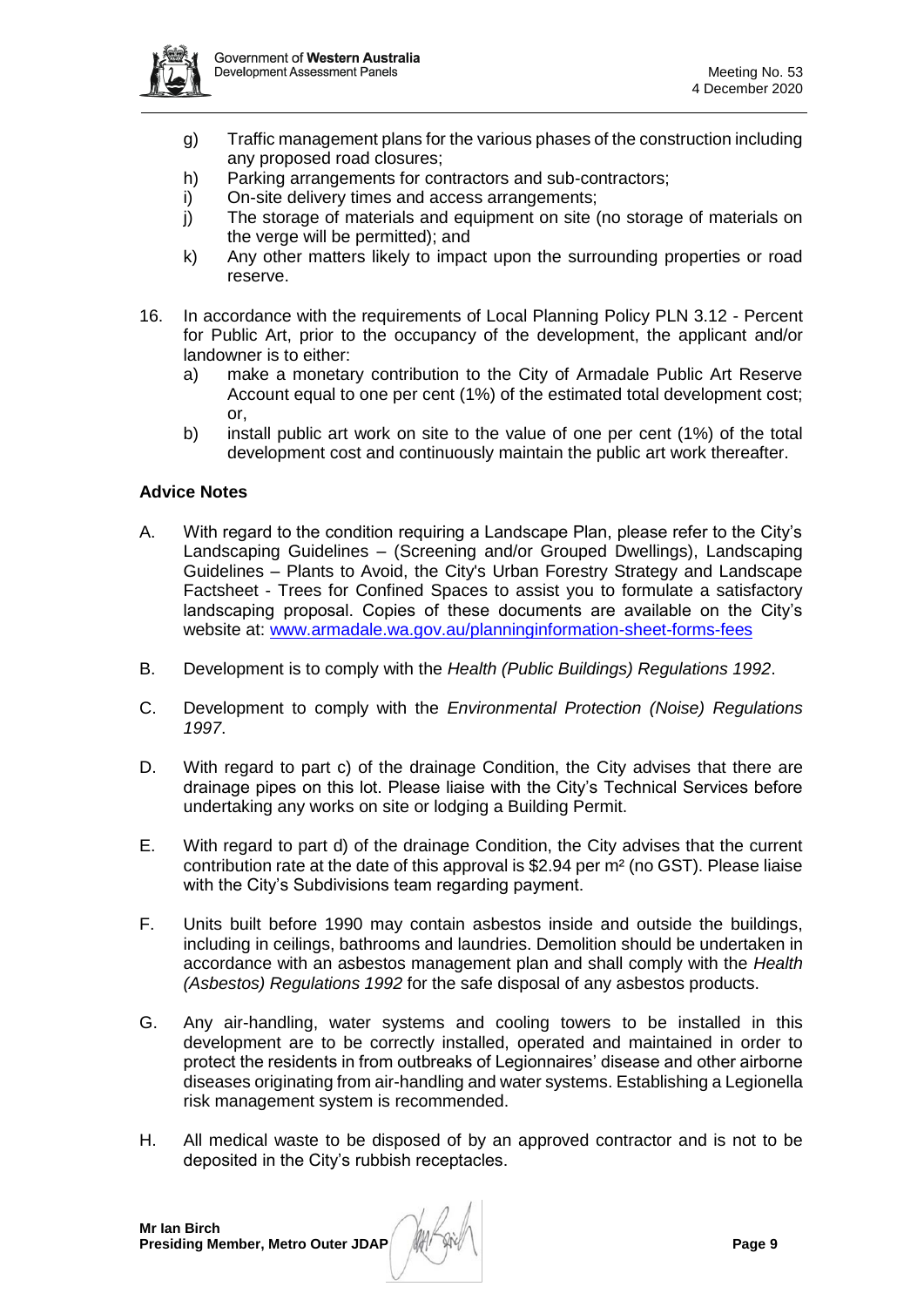

- I. With regard to part b) of the condition relating to the City's PLN 3.12 Percent for Public Art, the arts approval process is outlined under section 5 of the policy and the proponent will be required to lodge a Public Art Submission Form to the City's Community Services, which is available on the City's website: https://www.armadale.wa.gov.au/.../Percent\_for\_Public\_Art\_Submission [Form.pdf](https://www.armadale.wa.gov.au/.../Percent_for_Public_Art_Submission_%20Form.pdf)
- J. Lighting shall comply with Australian Standard 4282-1997 "Control of the obtrusive effects of outdoor lighting" or its equivalent and the City's Environment, Animals and Nuisance Local Laws.
- K. The City recommends the creation of a Masterplan for the Dale Cottages complex to guide future redevelopment.

# **The Report Recommendation was put and CARRIED UNANIMOUSLY.**

**REASON:** As outlined in the Responsible Authority Report, the Dale Cottages aged and dependent person's facility, has been in existence for over 60 years and this current development proposal, which forms part of the overall site, is an update and considered to be a worthy addition to this long standing facility. The development is not typical of an R40 area and these circumstances justify the proposed variations to the R Codes. It is further noted that the proposal is in keeping with the scale planned for the adjacent Strategic Regional Zone.

*Cr Jeff Munn and Mayor Butterfield left the panel at 9:44am. Cr Suzanne Thompson and Cr Philippa Taylor joined the panel at 9:44am.*

## <span id="page-9-0"></span>**9. Form 2 – Responsible Authority Reports – DAP Amendment or Cancellation of Approval**

Nil

# <span id="page-9-2"></span><span id="page-9-1"></span>**10. State Administrative Tribunal Applications and Supreme Court Appeals**

**Current SAT Applications File No. & SAT DR No. LG Name** | Property **Location Application Description Date Lodged** DAP/19/01708 DR 138/2020 City of Kwinana Lot 108 Kwinana Beach Road, Kwinana Proposed Bulk Liquid Storage for GrainCorp Liquid **Terminals** 01/07/2020 DAP/19/01575 DR 256/2019 City of Armadale Lot 9007 (76) Southampton Drive, Piara **Waters** Lifestyle Village (Piara Waters Lifestyle Village) 10/12/2019 DAP/01729 DR 176/2020 City of Kalamunda Lot 130 (74) Warlingham Drive, Lesmurdie Aged Residential Care Facility 28/8/2020 DAP/20/01764 DR 204/2020 City of Swan Lot 780 (46) Gaston Road, **Bullsbrook** Proposed Stick Feed Grain Mill 8/09/2020

The Presiding Member noted the following SAT Applications -